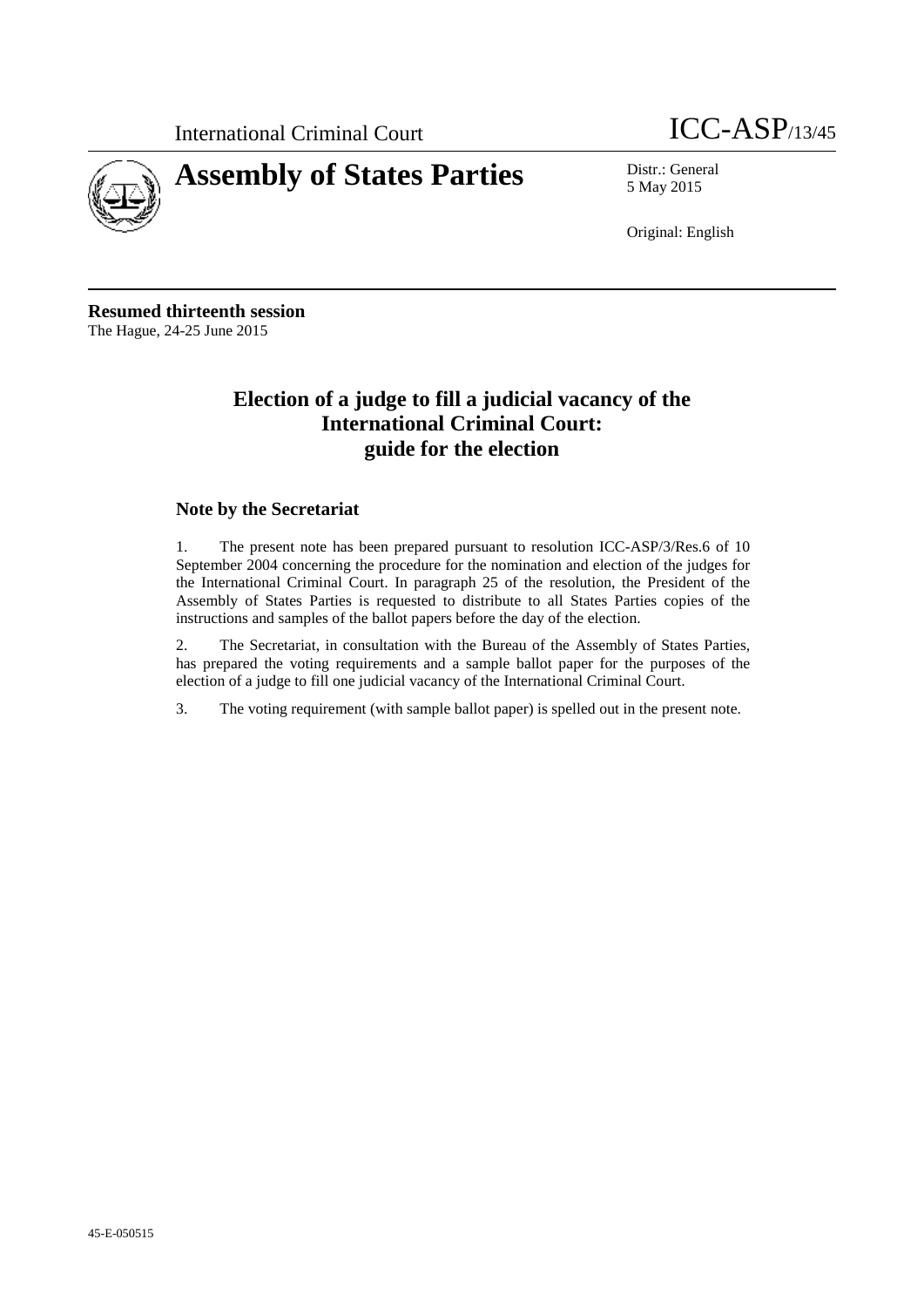### **Annex**

## **First ballot: Election of a judge to fill a judicial vacancy of the International Criminal Court**

#### **Voting requirements**

1. Please place an "X" in the box to the left of the name of the candidate for whom you wish to vote. Only those candidates whose names appear on the ballot are eligible.

2. Vote for a maximum of one (1) candidate**.** Ballots containing votes for more than one (1) candidate will be declared invalid.

3. Vote for no more than one (1) candidate from the Group of Asia-Pacific States. Ballots containing votes for more than 1 candidate from the Group of Asia-Pacific States will be declared invalid.

- 4. Please check ballots to ensure that votes have been cast for:
	- (a) No more than one (1) candidate; and
	- (b) One (1) candidate from the Group of Asia-Pacific States.